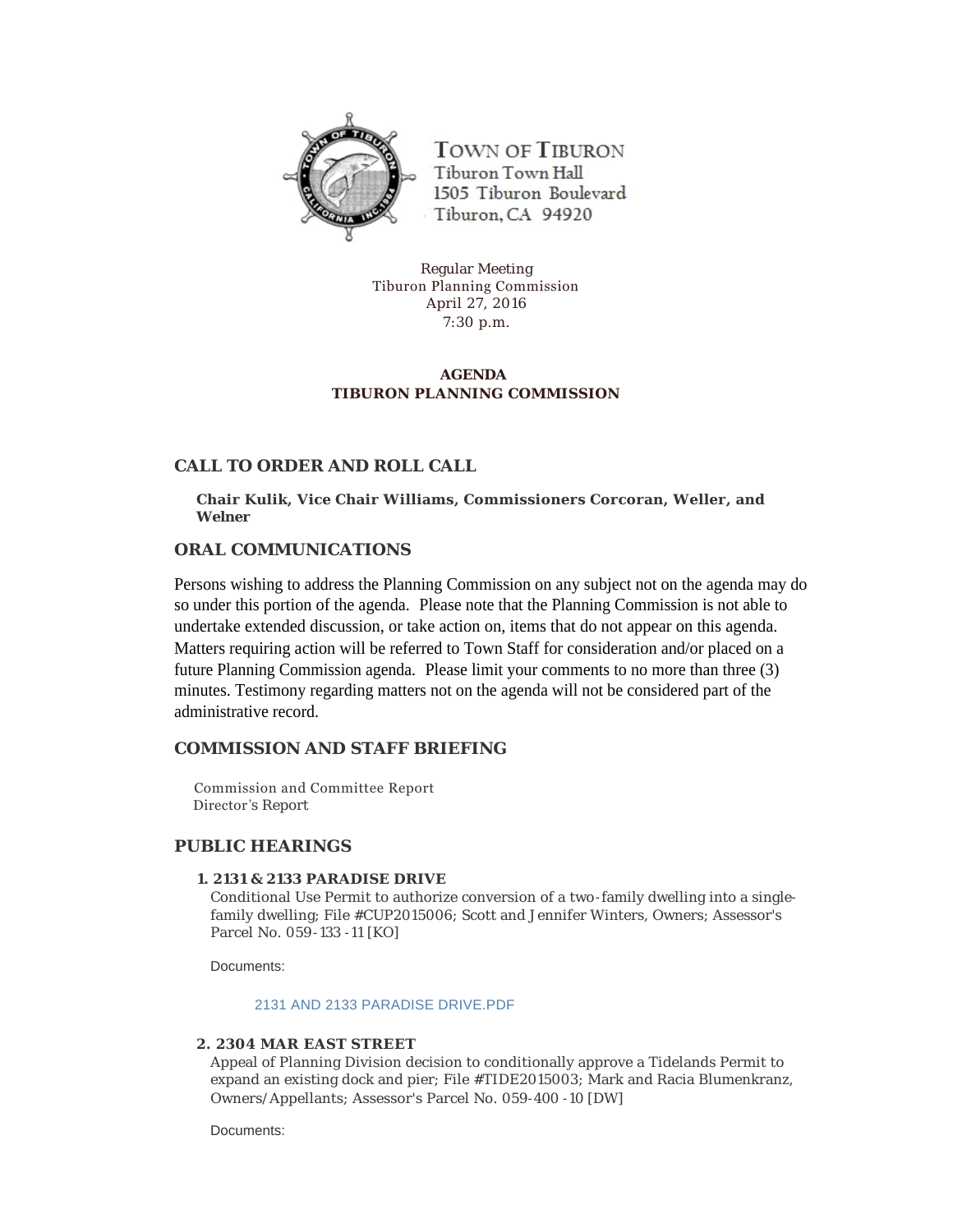# **MINUTES**

### **3. Planning Commission Minutes - Meeting of April 13, 2016**

# **ADJOURNMENT**

# **GENERAL PUBLIC INFORMATION**

### **ASSISTANCE FOR PEOPLE WITH DISABILITIES**

In compliance with the Americans with Disabilities Act, if you need special assistance to participate in this meeting, please contact the Planning Division Secretary at (415) 435 -7390. Notification 48 hours prior to the meeting will enable the Town to make reasonable arrangements to ensure accessibility to this meeting.

### **AVAILABILITY OF INFORMATION**

Copies of Design Review Board Agendas, Staff Reports, project files and other supporting data are available for viewing and inspection at Town Hall during business hours. Agendas and Staff Reports are also available at the Belvedere -Tiburon Public Library and on the Town of Tiburon website (www.ci.tiburon.ca.us) after 5:00 PM on the Friday prior to the regularly scheduled meeting. Any documents produced by the Town and distributed to a majority of the Design Review Board regarding any item on this agenda, including agenda -related documents produced by the Town after distribution of the agenda packet at least 72 hours in advance of the Board meeting, will be available for public inspection at Town Hall, 1505 Tiburon Boulevard, Tiburon, CA 94920. Upon request, the Town will provide written agenda materials in appropriate alternative formats, or disability -related modification or accommodation, including auxiliary aids or services, to enable individuals with disabilities to participate in public meetings. Please deliver or cause to be delivered a written request (including your name, mailing address, phone number and brief description of the requested materials and preferred alternative format or auxiliary aid or service) at least five (5) days

before the meeting to the Planning Division Secretary at the above address.

# **PUBLIC HEARING ITEMS AND BUSINESS ITEMS**

Public Hearing items and Business items provide the general public and interested parties an opportunity to speak regarding items that typically involve an action or decision made by the Board. If you challenge any decision in court, you may be limited to raising only those issues you or someone else raised at the meeting, or in written correspondence delivered to the Board at, or prior to, the meeting.

### **GENERAL PROCEDURE ON ITEMS AND TIME LIMIT GUIDELINES FOR SPEAKERS**

The Design Review Board's general procedure on items and time limit guidelines for speakers are:

- Staff Update on Item (if any)
- Applicant Presentation  $-5$  to 20 minutes
- Design Review Board questions of staff and/or applicant
- Public Testimony (depending on the number of speakers) 3 to 5 minutes for each speaker; members of the audience may not allocate their testimony time to other speakers
- Applicant may respond to public comments  $-3$  minutes
- Design Review Board closes the public testimony period, deliberates and votes (as warranted)
- <sup>l</sup> Time limits and procedures may be modified in the reasonable discretion of the Chairman

Interested members of the public may address the Design Review Board on any item on the agenda.

#### **ORDER AND TIMING OF ITEMS**

No set times are assigned to items appearing on the Design Review Board agenda. While the Design Review Board attempts to hear all items in order as stated on the agenda, it reserves the right to take items out of order without notice.

> *NOTE: ALL PLANNING COMMISSION MEETINGS ARE AUDIO RECORDED* **TOWN OF TIBURON LATE MAIL POLICY**